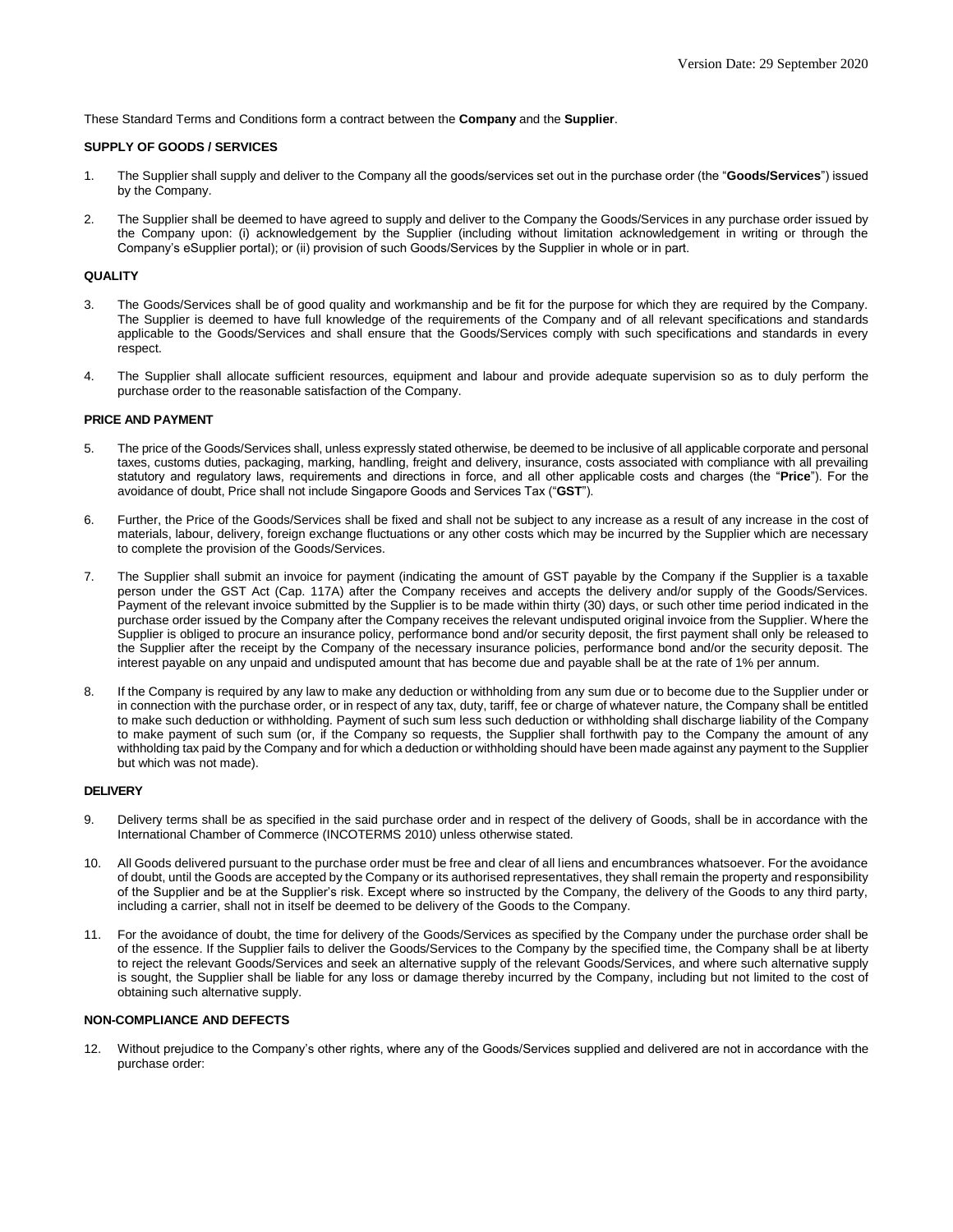- (i) the Company may instruct the Supplier to repair and/or replace the relevant Goods/Services at no additional cost to the Company, and the Supplier shall comply with any such instruction within the time specified by the Company; and/or
- (ii) in respect of the Goods, the Company may reject the relevant Goods, in which event the rejected Goods shall remain at the sole risk of the Supplier. Upon receiving notice of the rejection, the Supplier shall remove the rejected Goods within such time as may be specified by the Company, failing which the rejected Goods shall be removed and/or disposed of by the Company and the Supplier shall be liable for any loss, expense or damage thereby incurred or suffered by the Company.
- 13. Notwithstanding Clause 12, and without prejudice to the Company's other rights, where any of the Goods/Services supplied and delivered are not in accordance with the purchase order, the Company shall be at liberty to seek an alternative supply of the relevant Goods/Services, and where such alternative supply is sought, the Supplier shall be liable for any loss or damage thereby incurred by the Company, including but not limited to the cost of obtaining such alternative supply.

### **PACKAGING**

14. The Goods shall be packed and marked in a proper manner and in accordance with any relevant specifications and standards and/or in accordance with any instructions of the Company.

### **COMPLIANCE WITH LAWS, BUSINESS PRINCIPLES, AND STANDARDS**

- 15. The Supplier shall, at its own cost and expense, comply with and give all notices required by any law, by-law, regulations, codes and standards (including but not limited to the Casino Control Act (Cap. 33A) and the Casino Control (Casino Contracts) Regulations 2010, where applicable) that may from time to time be applicable to the performance of the purchase order by the Supplier. The Supplier shall notify the Company promptly and in no event longer than 48 hours after becoming aware of the termination or cessation of employment of any of its employees holding a security pass issued by the Company, including without limitation any contractor pass to enter the Resorts World Sentosa casino (the "**RWS Casino**"). The Supplier shall also ensure that it and any of its agents, employees, representatives, sub-contractors, sub-suppliers and/or servants who enter the RWS Casino without paying an entry levy, for the purpose of providing the Goods and/or performing the Services, shall not take part in any gaming in the RWS Casino. The Supplier shall ensure its employees have a valid Category C2 Special Employee license issued by CRA to perform any functions of a special employee, as defined in the Casino Control Act (Cap. 33A) and the Casino Control (Licensing of Special Employees) Regulations 2009, in or in relation to the casino.
- 16. Without prejudice to the Supplier's obligations under Clause 15, the Supplier shall provide such information as may be required and/or notified by the relevant competent authorities. The Supplier shall also promptly notify the Company of any changes in the Supplier's company name, registered address, business address and/or any such information as may be required and/or notified by the Company to the Supplier from time to time.

#### **LIQUIDATED DAMAGES**

17. Where stated in the purchase order that liquidated damages are applicable, the Supplier agrees that the Company shall be entitled to liquidated damages in the event of any non-compliance with the purchase order. The parties accept and acknowledge that the liquidated damages represent a reasonable and genuine pre-estimate of the loss or damage likely to be incurred by the Company as a result of the Supplier's failure to comply with the purchase order. In the event that the Company, for whatever reason, elects not to recover or is not entitled in law to the liquidated damages, the Company shall remain entitled to recover such loss, expense, costs and/or damages as it would have been entitled to under common law as if the provisions in the purchase order relating to the payment of the liquidated damages had not formed part of the purchase order. The Supplier's liability to pay to the Company such loss, expense, costs and/or damages shall not be limited in any way whatsoever by the amount of liquidated damages for which the Supplier may otherwise have been liable.

#### **INDEMNITY**

18. The Supplier shall indemnify the Company and its directors, officers, employees, affiliates, subsidiaries, and/or agents against any liability incurred by the Company to any person, and against all claims, damages, costs, expenses, fees, fines, penalties, charges and/or sanctions in connection with and/or imposed by any law, regulations, codes and standards and/or any competent authorities, made against and/or incurred by the Company and its directors, officers, employees, affiliates, subsidiaries, and/or agents by reason of any negligence, default or breach by the Supplier or its partners, directors, agents, employees, representatives, contractors and/or suppliers arising out of or in respect of the performance of the purchase order.

#### **ACCESS**

19. The Supplier shall at all reasonable times permit the Company and/or its duly authorised representatives and/or agents and/or servants access to all workshops and other places where the Goods are manufactured, prepared or stored for the purpose of inspecting the same.

# **SUB-CONTRACTING /ASSIGNMENT**

- 20. The Supplier shall not sub-contract the whole or any part of the supply and delivery of the Goods/Services to any other person without the written consent of the Company.
- 21. The Supplier shall not assign any of its rights, interests or benefits under the purchase order or any part thereof (including the right to receive monies) to any person without the prior written consent of the Company and any assignment made in contravention of this Clause shall not bind the Company.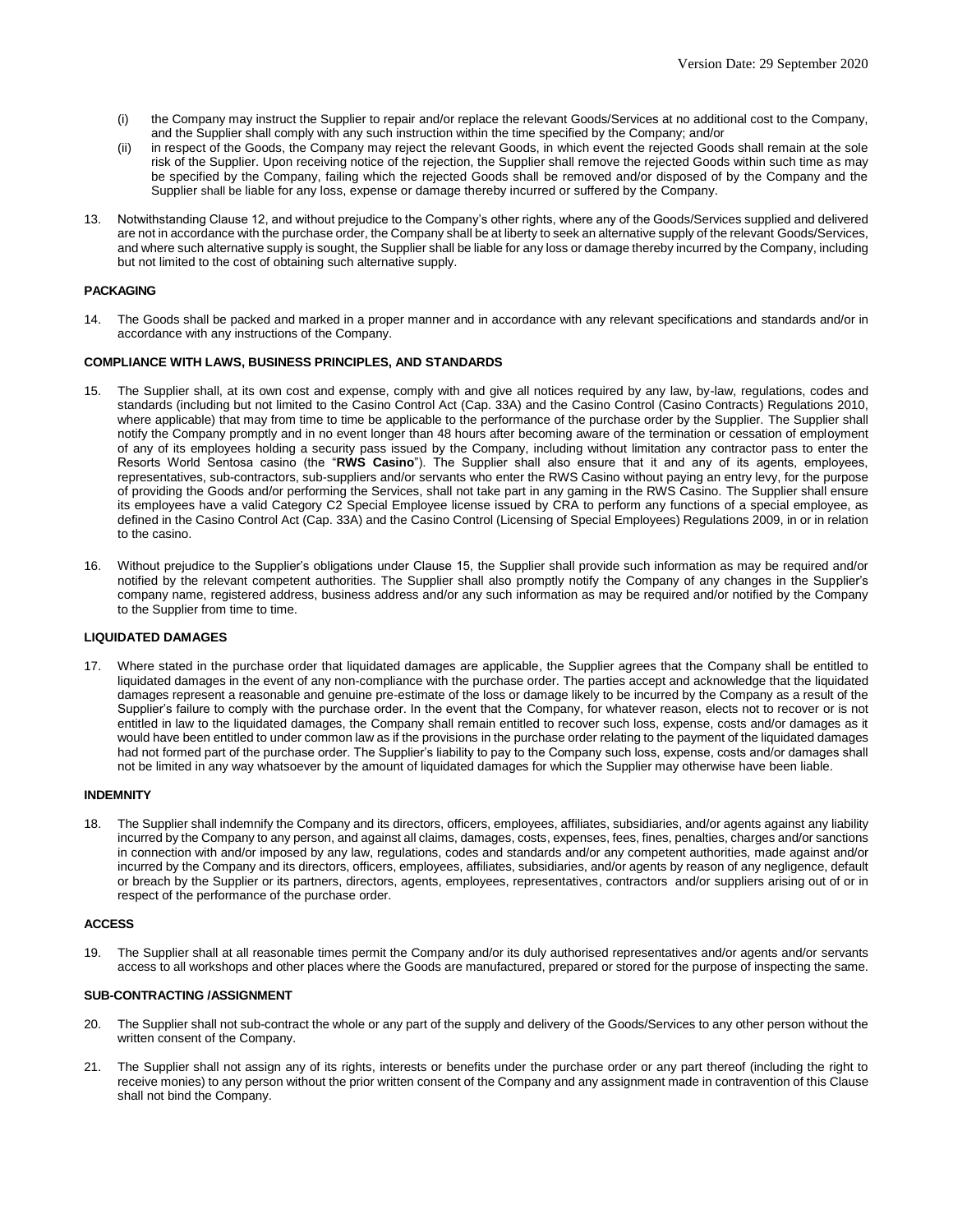# **VARIATIONS**

- 22. The Company shall be entitled at any time, to issue orders to vary any part of the Goods/Services to be supplied and delivered (which shall include the right to omit any part of the Goods/Services, and to engage other suppliers to perform such part of the Goods/Services), including but not limited to the quantity and/or specifications of the Goods, or order any change to the Goods/Services that may be required by the Company.
- 23. Where an order for variation is issued by the Company, the Supplier shall advise the Company on any time and/or cost implications, together with all necessary supporting evidence and information required by the Company that may result from such order within seven (7) days of the date of the variation order.
- 24. The Company shall pay the Supplier for any such variation, and the amount payable shall be agreed to by the parties, failing which, the applicable unit cost of the Goods/Services as specified in the purchase order, or the prevailing industry rates (whichever lower) shall apply.

# **INSURANCE**

25. The Supplier shall, at its own cost and expense, take out and maintain such insurance(s) necessary to cover its liabilities under the purchase order, including but not limited to public and products liability, for an amount of not less than Singapore dollars one million (SGD1,000,000) in respect of any one occurrence, and shall name the Company as Additional Insured and incorporate provisions on cross liability. The terms of any insurance or the amount of any cover shall not relieve the Supplier of any of its liabilities under the purchase order.

## **TERMINATION AND SUSPENSION**

- 26. The Company may at any time and for any reason terminate the purchase order upon giving a fourteen (14) day prior written notice to the Supplier, and the termination shall take effect from the date stipulated in such written notice.
- 27. Without prejudice to Clause 26 above and/or to any other rights or remedies available to the Company under general law, the Company shall have the right to immediately terminate the purchase order by written notice to the Supplier:-
	- (i) if the Supplier fails to rectify the breaches of the Supplier's obligations under the purchase order within seven (7) days of the Company sending a notice in writing to the Supplier specifying the breach(es) and the Company's intention to terminate the Supplier's appointment under the purchase order unless the breach(es) is/are rectified within the time limit stipulated; and/or
	- (ii) if the Supplier commits an act of bankruptcy or become bankrupt or insolvent or enter into any agreement of composition or deed of arrangement with the Supplier's creditors or if being a company, a winding up order is made or if a receiver or manager of the Supplier's undertaking is appointed or possession taken or execution levied by creditors or debenture holders or under a floating charge or if a judicial manager is appointed or if the Supplier are subject to any analogous proceedings outside of Singapore.
- 28. Upon receiving the Company's written notice of termination, the Supplier shall immediately:
	- (i) stop all work under the purchase order; and
	- (ii) notify its sub-suppliers, sub-contractors and/or agents in writing to do the same.
- 29. Upon termination of the purchase order under Clause 26, the Supplier shall be entitled to be reimbursed for the actual costs incurred up to and including the date of termination, which shall be limited to such costs that are properly incurred and consistent with such deliveries that have been ordered by the Company and in accordance with recognized accounting principles. For the avoidance of doubt, save for the actual costs incurred by the Supplier as aforesaid, the Supplier shall not be entitled to claim for any other losses, damages costs or expenses, including loss of profit, that may be incurred by the Supplier as a result of such termination.
- 30. The Company may use any of the Goods supplied and delivered by the Supplier up to the time of termination and shall have a lien over those Goods and may sell any of the same and apply the proceeds of sale in or towards the satisfaction of any sums due or becoming due to it from the Supplier under the purchase order.
- 31. The Supplier acknowledges and agrees that upon the receipt of a written notice served by any competent authorities requiring the purchase order to be suspended or terminated within the time specified in the notice, the purchase order shall be automatically so suspended or terminated immediately without prejudice to any rights that the Company may have against the Supplier before the date of such termination.
- 31A. The Company may order the Supplier to temporarily suspend the performance of all or any part of this purchase order ("**Suspension**") for such period of time as may be determined by the Company to be necessary or desirable upon giving prior written notice ("**Suspension Notice**") to the Supplier, and the Suspension shall take effect from the date stipulated in the Suspension Notice. During the Suspension, the Price shall be pro-rated accordingly. The Supplier shall resume performance of all or any part of this purchase order upon prior written notice from the Company ("**Resumption Notice**"). For the avoidance of doubt, Clauses 32 to 34 herein shall continue to apply during the Suspension, and the Suspension does not modify, supplement, or delete any of the terms and conditions set out in the purchase order, which shall remain in full force and effect upon the resumption of performance. Suspension Notices and Resumption Notices shall be issued in accordance with Clause 40.

# **CONFIDENTIALITY**

32. The Supplier undertakes and shall ensure its partners, directors, agents, employees, representatives, sub-contractors, sub-suppliers and/or servants undertake to treat as confidential, all information which comes into its or their possession pursuant to or as a result of or in the performance of the purchase order. The Supplier shall not and shall ensure that its partners, directors, agents, employees,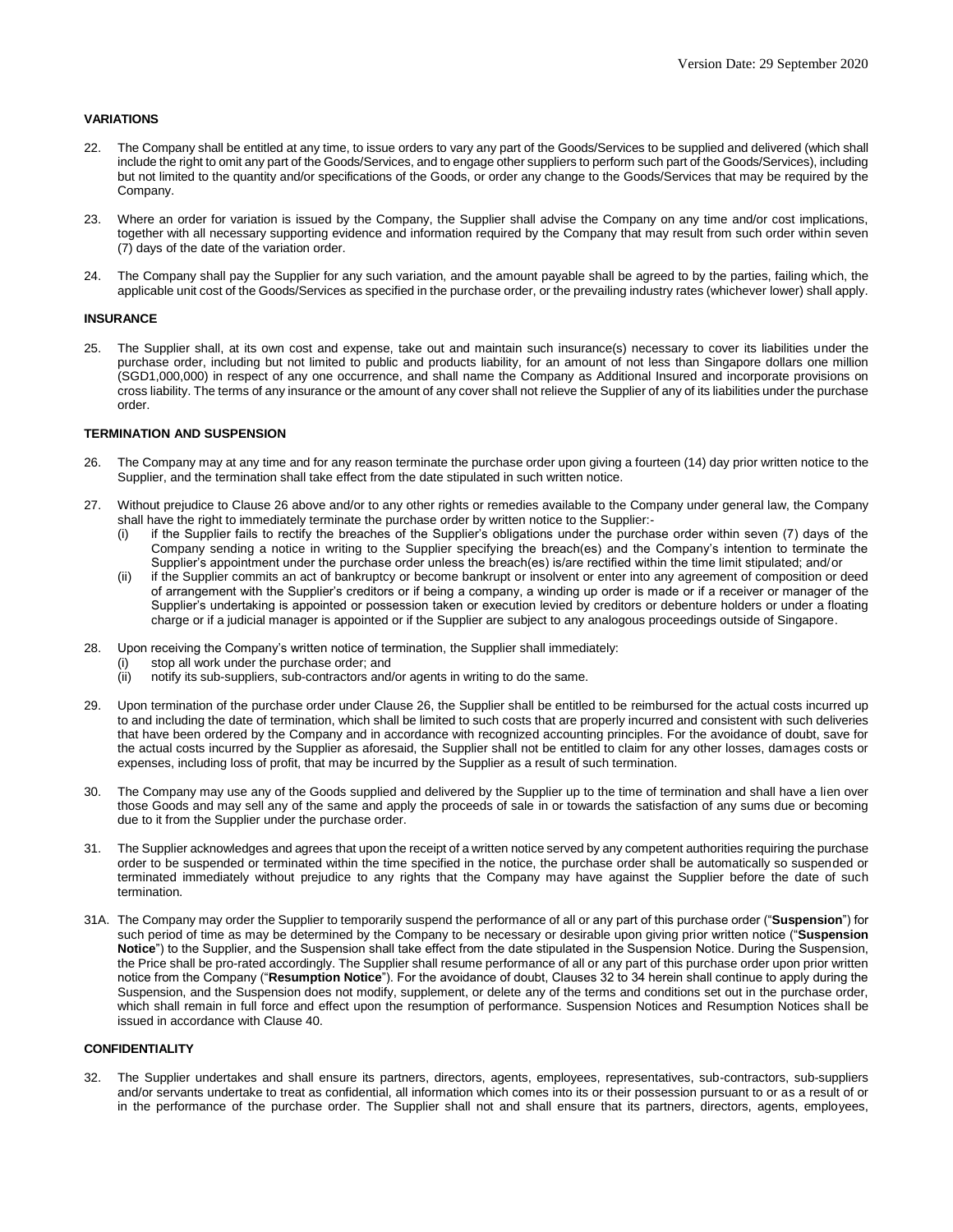representatives, sub-contractors, sub-suppliers and/or servants do not, without the written permission of the Company, disclose any such confidential information mentioned in this Clause 32 herein to any third party.

- 33. Without the prior written approval of the Company, the Supplier will not discuss the purchase order or its relationship to the Company with any branch of the media (including, without limitation, the posting of any information thereof on the internet) or with any third party nor will they furnish any information (including without limitation written materials, photographs, audio tapes or discs, video tapes or discs, computer programs or data, CD-ROMs, drawings or sketches) relating to the Company to any media entity (including, without limitation, the posting of any information thereof on the internet) or third party. The Supplier will not use the Company's name or its association with the Company in any form or advertising or promotions (including, without limitation, the posting of any information thereof on the internet) without the prior written consent of the Company.
- 34. The operation of Clauses 32 to 34 herein shall survive the termination of the purchase order without limit in point of time but shall cease to apply to information or knowledge which may properly come into the public domain through no fault of the Supplier.

# **INTELLECTUAL PROPERTY**

- 35. Any and all patents, designs, design rights, trademarks, trade names, copyrights and all other intellectual property rights (whether registered or not) (the "**Intellectual Property**") in all drawings, designs, plans, specifications or other documents (the "**Company Materials**") given by the Company to the Supplier to enable the Supplier to fulfill its obligations under the purchase order shall be used exclusively by the Supplier for the purchase order. For the avoidance of doubt, the Company Materials shall be deemed confidential.
- 36. Insofar as any of the Goods/Services are manufactured/provided using the Company Materials, the Supplier shall not be permitted to disclose or provide any information on these Goods/Services to third parties without the prior written consent of the Company.
- 37. The Supplier hereby warrants that it is the sole and unencumbered owner of the Intellectual Property in the drawings, designs, plans, reports, specifications, samples, prototypes or other documents related to the Goods/Services that it makes available for the purpose of performing its obligations under the purchase order (the "**Supplier's Materials**"), and that none of the same or the use thereof as contemplated under the purchase order infringes the Intellectual Property of any third party. The Supplier shall be deemed to have given to the Company a perpetual, transferable, non-exclusive, royalty-free licence to copy, use and communicate the Supplier's Materials.
- 38. The Supplier undertakes to indemnify and keep the Company and its directors, officers, employees, affiliates, subsidiaries, and/or agents harmless from and against any liabilities, damages, losses, costs, expenses, proceedings, suits and/or other consequences arising from any allegation or claim that a third party's Intellectual Property or other right has been infringed by the Supplier's Materials and/or any part or use thereof pursuant to the purchase order.
- 39. The Company shall own the Intellectual Property in all drawings, designs, plans, specifications or other documents created by the Supplier, its partners, directors, agents, employees, representatives, sub-contractors, sub-suppliers and/or servants pursuant to the purchase order (the "**New Intellectual Property**"). The Supplier shall, and shall procure that its partners, directors, agents, employees, representatives, sub-contractors, sub-suppliers and/or servants execute all formal documents necessary or desirable in order to assign to the Company all New Intellectual Property at no cost to the Company.

# **NOTICES**

40. Any notice, request, demand or other communication to be given or served by a party under the terms of this purchase order must be in writing and shall be delivered by personal delivery, , registered post or facsimile transmission to any of the addresses specified in the purchase order and/or parties' registered addresses and/or such other address or facsimile number as either party may direct, from time to time, by written notice given to the other, and shall be deemed to be duly served and received, at the time of delivery as evidenced by relevant documentation, and if delivered outside office hours, it shall be deemed to be served and received on the next business day.

# **PERSONAL DATA PROTECTION**

- 41. In furtherance of its performance and obligations under the purchase order, the Supplier may disclose information that constitutes personal data as defined by the Personal Data Protection Act (Cap. 26) ("**PDPA**") to the Company. The Supplier undertakes and warrants that it will obtain all necessary consents for the Company to collect, use and disclose such personal data for the purposes contemplated in the purchase order.
- 42. When dealing with personal data received from the Company, the Supplier shall only use and/or disclose personal data (i) in accordance with the purposes for which the Company disclosed the personal data; (ii) in accordance with the instructions of the Company; and (iii) in such manner that ensures the Company's compliance with the PDPA. The Supplier shall also comply with the PDPA, its regulations and guidelines and any reasonable request of the Company. The Supplier shall also implement control measures for the protection of personal data received from the Company including, but not limited to, setting passwords for files containing personal data, and restricting access of personal data on a "need-to-know" basis. In the event of any known unauthorised, unlawful, and/or unintended use, access, disclosure, alteration, loss, or destruction of personal data received from the Company, the Supplier shall immediately notify the Company and cooperate with the Company's requests to investigate and remediate such incidents and provide appropriate response and redress.

# **LAW AND DISPUTE RESOLUTION**

43. The law governing the purchase order and any action commenced hereunder shall be the law of Singapore, without regard to principles of conflicts of laws.